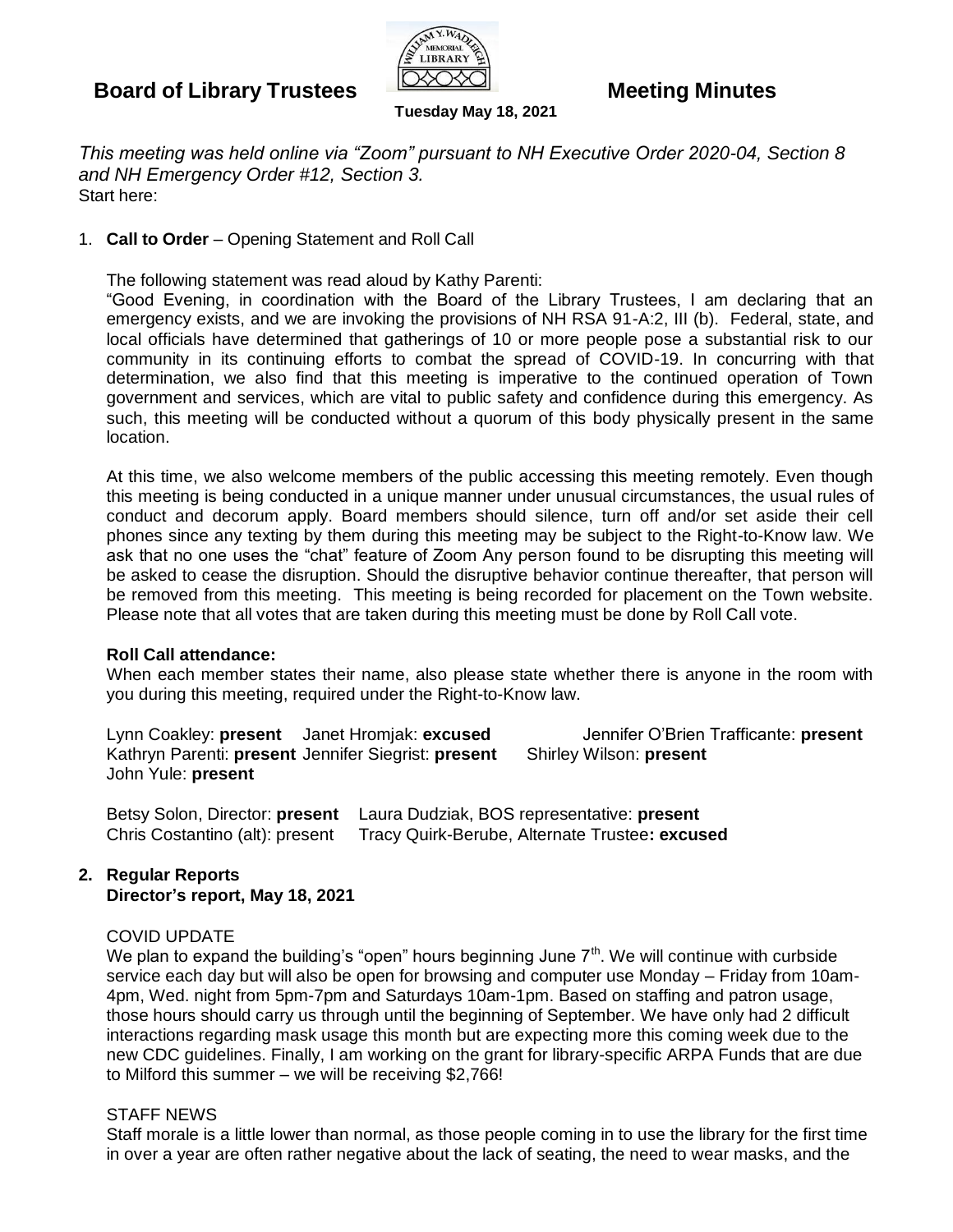limited browsing hours. Since we have been working in crisis-management mode for nearly 14 months (and going overboard to serve people), negative comments bring on a lot of discouragement. In addition, four of our "regulars" passed away this week and this has created some sadness in the troops. We will get through this - and everyone is excited about seeing the happy faces at story time next week.

### PROGRAM HIGHLIGHTS

In person story times and book groups begin on May  $17<sup>th</sup>$  and will all be held outdoors. Summer Reading plans are complete, although we are still not sure where the 20x30 tent will be situated.

# **FACILITIES**

I ordered an extra ignitor switch for the heating system so we will have the part on hand the next time one fails (thank you John Yule for the suggestion). Our boiler passed the annual State inspection. We are leaving the heat on for a few more weeks before switching over to AC – we just open windows on warmer days to cool things off and to add some fresh air flow to the premises. The air test quote gathering is still in progress – I hope to have more information at the June meeting. We had a request to allow a mobile HIV testing center park in our lot for 3 hours on June 28<sup>th</sup> (topic is on our agenda). I reached out to John Shannon and the police and fire chiefs for their thoughts and the only concern was that it might interfere with library patron traffic if we happened to be open during those hours. We can discuss at the meeting.

# **OTHER**

- We worked with Conway Office Products (our copier supplier) to find a replacement for the 20+ year old machine for which we can no longer get replacement parts. They proposed several options, but we feel the least expensive one will do everything we need (copy in both color and black and white, fax, and allow printing/scanning to and from a flash drive). I will share the cost details at the meeting.
- The 2020 Town Trust Funds income has been received and deposited.

#### **Review and Approval of Minutes from 4-20-2021**

The minutes were unanimously approved by those who attended on a motion by John and seconded by JenniS

#### **Treasurer's report May 18, 2021**

Lynn Coakley presented the report stating that we are doing really well keeping expenditures under control. There are savings in the budget due to Sunday closure and no staff overtime. Donations received:

The trustees, on a roll call vote, unanimously accepted \$493.00 in donations on a motion by Chris and seconded by Shirley.

# **3. New business**

- a. Copier replacement
	- i. We need to replace the copier for which we cannot get parts due to its age. \$6867.00 is the cost and usually paid for out of the copy fund. Betsy is working with the vendor to get the best funding option. The Trustees unanimously approved a motion by JenOT, seconded by JenniS for Betsy is to buy the new machine in the most financially responsible way. The vendor will take the old machine for no additional cost.
- b. ARPA (American Recovery Plan Act) funding:
	- i. The amount allocated to each town library from the State Library is formula based on population +\$1,000. The funds can only be used for items that help the community and do not connect to the internet and not for construction. Ideas offered by the staff: 1) audio books for kids called playaways; 2) 3 tables with umbrellas placed outside under the arched window; and 3) display flatboards on the end piece of shelving.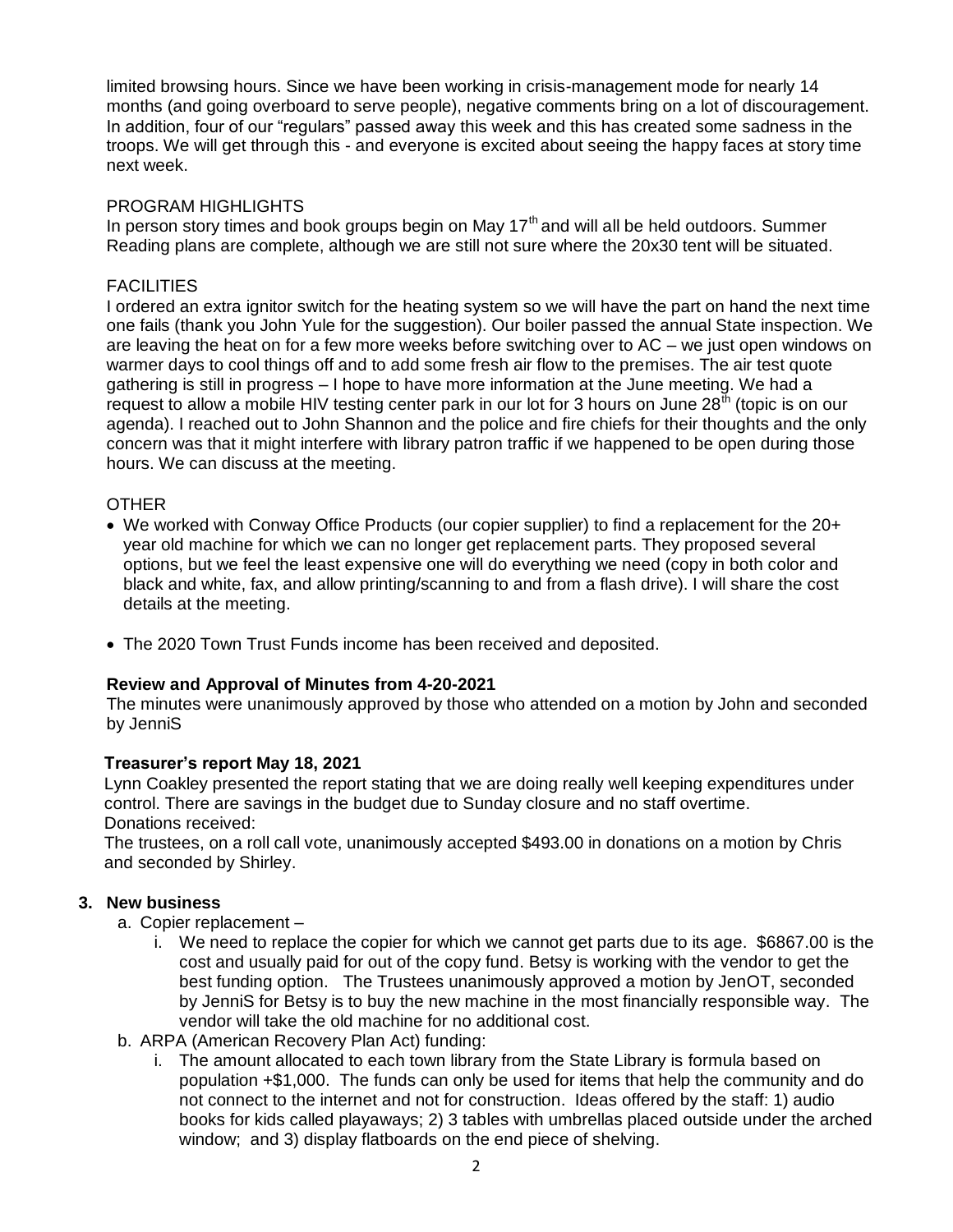- ii. The Trustees unanimously approved a motion by Lynn seconded by Chris to authorize Betsy to spend the ARPA money for outdoor seating, trashcans, playaways, and display boards on the ends of shelving.
- c. Recap of NHLTA Conference
	- i. Lynn, Chris, Kathy, and Betsy attended.
	- ii. To engage people: perhaps a podcast done by the staff of what it is like behind the scenes at the library; or what it is like to plan for a new library
	- iii. Make outreach personal to the audience
	- iv. Milford college-aged library pages are home and ready to do TikTok posts for us
	- v. Baby lapsit video capturing the kid's reaction to the lapsit. You do not see the face, but could see the little hands waving and the book in the center of the video
	- vi. Have to be keep on the renovation grindstone. Perhaps have an annual fundraising appeal
	- vii. Day of giving after Thanksgiving. Try to get matching funding from companies. Talk about this at the June meeting to do this year
	- viii. Possible link to the NHLTA Spring Conference. We may need to talk to NHLTA for links for non-attendees to access the recorded sessions. This link is my link into the WHOVA platform. https://whova.com/portal/webapp/nltaa\_202105/
- d. Recap of Hillstown Coop meeting
	- i. Update of the organization is needed
	- ii. A topic of discussion was how to handle the transition of the transition to a new director
	- iii. Betsy feels that Wadleigh has done very well and is in good shape to handle a transition to a new director. The staff are keeping a monthly log so that new staff can backtrack to see what was done at any given time for programming, etc
- e. Mobile HIV testing potentially June 28 2-5pm. Betsy talked to the safely officials in town. If the library is not too busy, there is no reason to not host the site. Betsy will suggest to the organization to consider Keyes, or church parking that has more room and bit more privacy
- f. Stained glass windows someone is interested in talking to us about stained glass windows.
- g. Additional new business the mask fundraiser was successful. We should start thinking about another fundraiser for Christmas or another holiday: Stocking stuffer? Thanksgiving centerpiece? Cinch sack/canvas tote/umbrella? We should coordinate with the Friends of the Library. Put this topic on the June agenda for further discussion.

# **4. Public Questions and Comments**

There were no public comments.

#### **5. Old business**

- a. American Rescue Plan Act funds that will be directed at the Board of Selectmen's discretion. There is still no guidance from the BOS how much will be funded or what kind of projects they will fund.
- b. Roof/skylight update
	- i. Kathy met with several contractors about the roof leaks. They looked at the roof, and the skylight. They think that a rubber membrane will solve the problem. Cost estimates will be provided soon.
- c. Strategic plan Trustees are to read the Strategic Plan for the June meeting and see what needs to be done for an update. This document can be used for future funding applications.
- d. Any other old business

# 6. **Close Meeting at 7:45P**

# 7. **Non-public Meeting – Reputation**

The Trustees unanimously approved a motion by Chris seconded by Lynn to go into non-public session. The Trustees unanimously approved a motion by JenOT seconded by John to leave the non-public session.